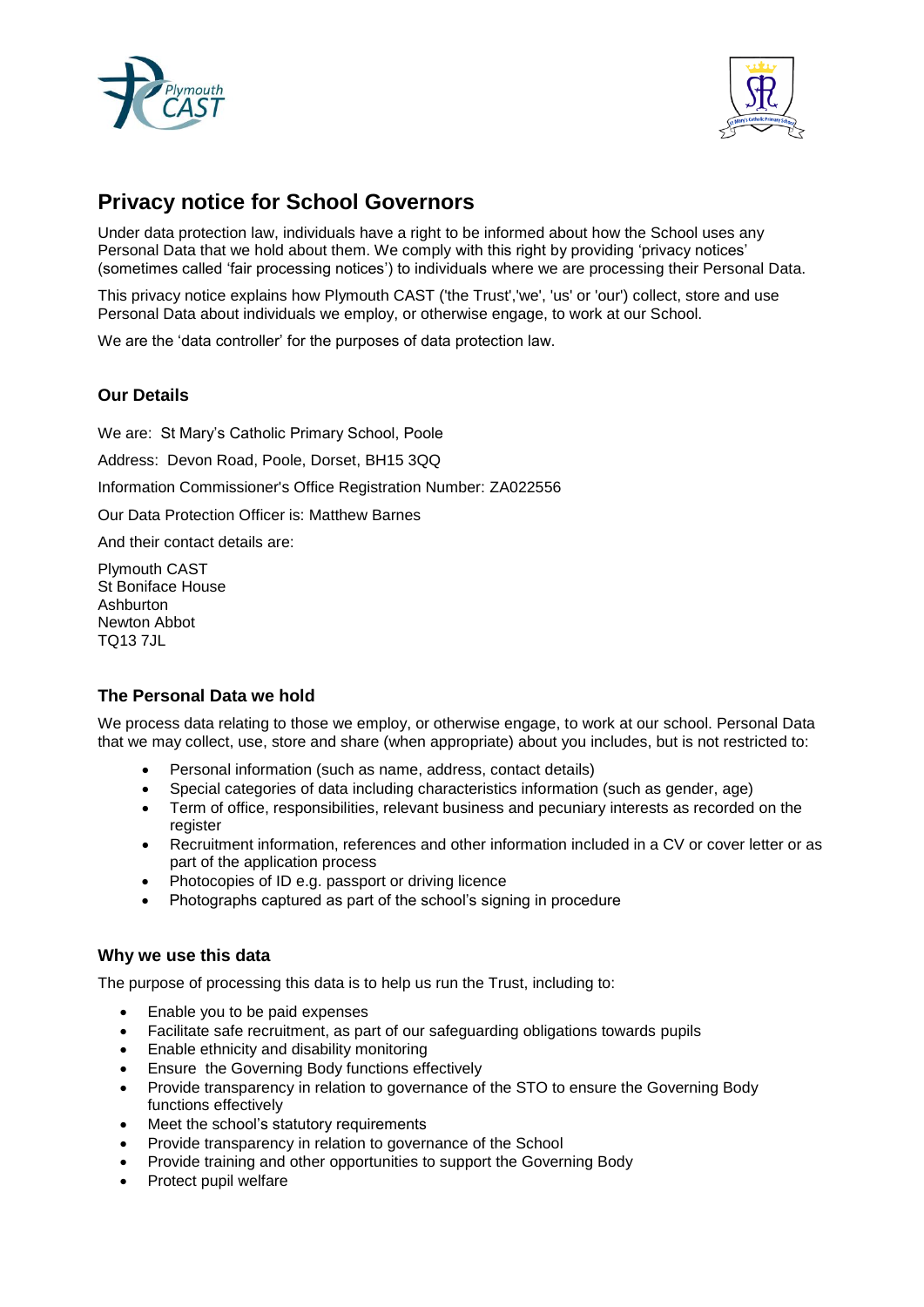



# **Our lawful basis for using this data**

We collect and use governor data under the following conditions contained within Article 6(1) of the General Data Protection Regulations:

(a) Consent: the individual has given clear consent for you to process their personal data for a specific purpose. (c) Legal obligation: the processing is necessary for you to comply with the law (e) Public task: the processing is necessary for you to perform a task in the public interest or for your official functions, and the task or function has a clear basis in law.

Where we process special category data we identify an additional processing condition within Article 9(2) of the GDPR

# **Collecting this information**

Whilst the majority of information you provide to us is mandatory, some of it is provided to us on a voluntary basis. In order to comply with data protection legislation, we will inform you whether you are required to provide certain school governor information to us or if you have a choice in this.

# **How data will be processed**

Personal Data may be processed in a variety of ways; this will include but is not limited to:

- maintaining written records for educational or employment purposes;
- **•** identification;
- sending by e-mail;
- adding to spreadsheets, word documents or similar for the purposes of assessing Personal Data;

#### **How we store this data**

We hold governor data for a specified period which is detailed in the School's Retention Schedule which is contained within the IRMS's Information Management Toolkit for Schools. A copy of the retention schedule is available on request from the School's Data Protection Officer.

#### **How long we keep data**

We hold governor data for a specified period which is detailed in the School's Retention Schedule which is contained within the IRMS's Information Management Toolkit for Schools. A copy of the retention schedule is available on request from the School's Data Protection Officer.

#### **Data sharing**

We do not share information about governors with anyone without consent unless the law and our policies allow us to do so.

We are required to share information about our governors with the Local Authority (LA) to enable the Governing Body to function effectively , with Ofsted and the ESFA for relevant reporting purposes and with the Department for Education (DfE) under section 538 of the Education Act 1996.

#### **Transferring data internationally**

Where we transfer Personal Data to a country or territory outside the European Economic Area, we will do so in accordance with data protection law.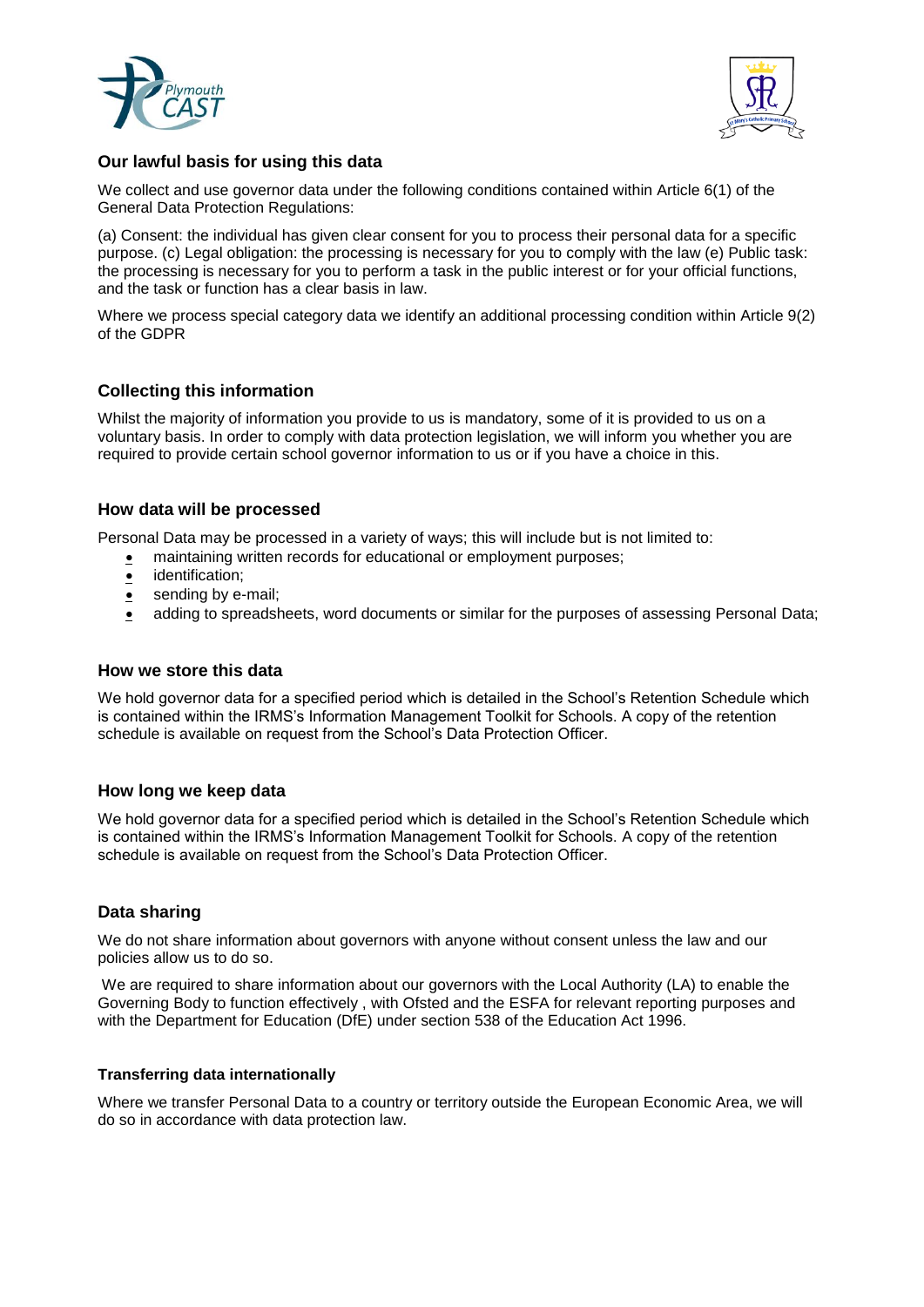



# **Your rights**

#### **How to access personal information we hold about you**

Individuals have a right to make a **'subject access request'** to gain access to personal information that the Trust holds about them.

If you make a subject access request, and if we do hold information about you, we will:

- Give you a description of it
- Tell you why we are holding and processing it, and how long we will keep it for
- Explain where we got it from, if not from you
- Tell you who it has been, or will be, shared with
- Let you know whether any automated decision-making is being applied to the data, and any consequences of this
- Give you a copy of the information in an intelligible form

You may also have the right for your personal information to be transmitted electronically to another organisation in certain circumstances.

If you would like to make a request, please contact our data protection officer. We will aim to respond to that request within one month. If responding to your request will take longer than a month, or we consider that an exception applies, then we will let you know.

#### **Your other rights regarding your data**

Under data protection law, individuals have certain rights regarding how their Personal Data is used and kept safe. You have the right to:

- Be informed about the collection and use of your Personal Data
- Access your Personal Data (please see above)
- Object to the use of your Personal Data if it would cause, or is causing, damage or distress
- Prevent your data being used to send direct marketing
- Object to decisions being taken by automated means (by a computer or machine, rather than by a person)
- In certain circumstances, have inaccurate Personal Data corrected, deleted or destroyed, or restrict processing
- To receive your Personal Data in a format that can be transferred. We will normally supply Personal Data in the form of e-mails or other mainstream software files.
- Claim compensation for damages caused by a breach of the data protection regulations

To exercise any of these rights, please contact our data protection officer.

# **Complaints**

We take any complaints about our collection and use of personal information very seriously.

If you think that our collection or use of personal information is unfair, misleading or inappropriate, or have any other concern about our data processing, please raise this with us in the first instance.

To make a complaint, please write to our Data Protection Officer courtesy of the Head Teacher at:

Mrs Armstrong St Mary's Catholic Primary School Devon Road Poole Dorset BH15 3QQ